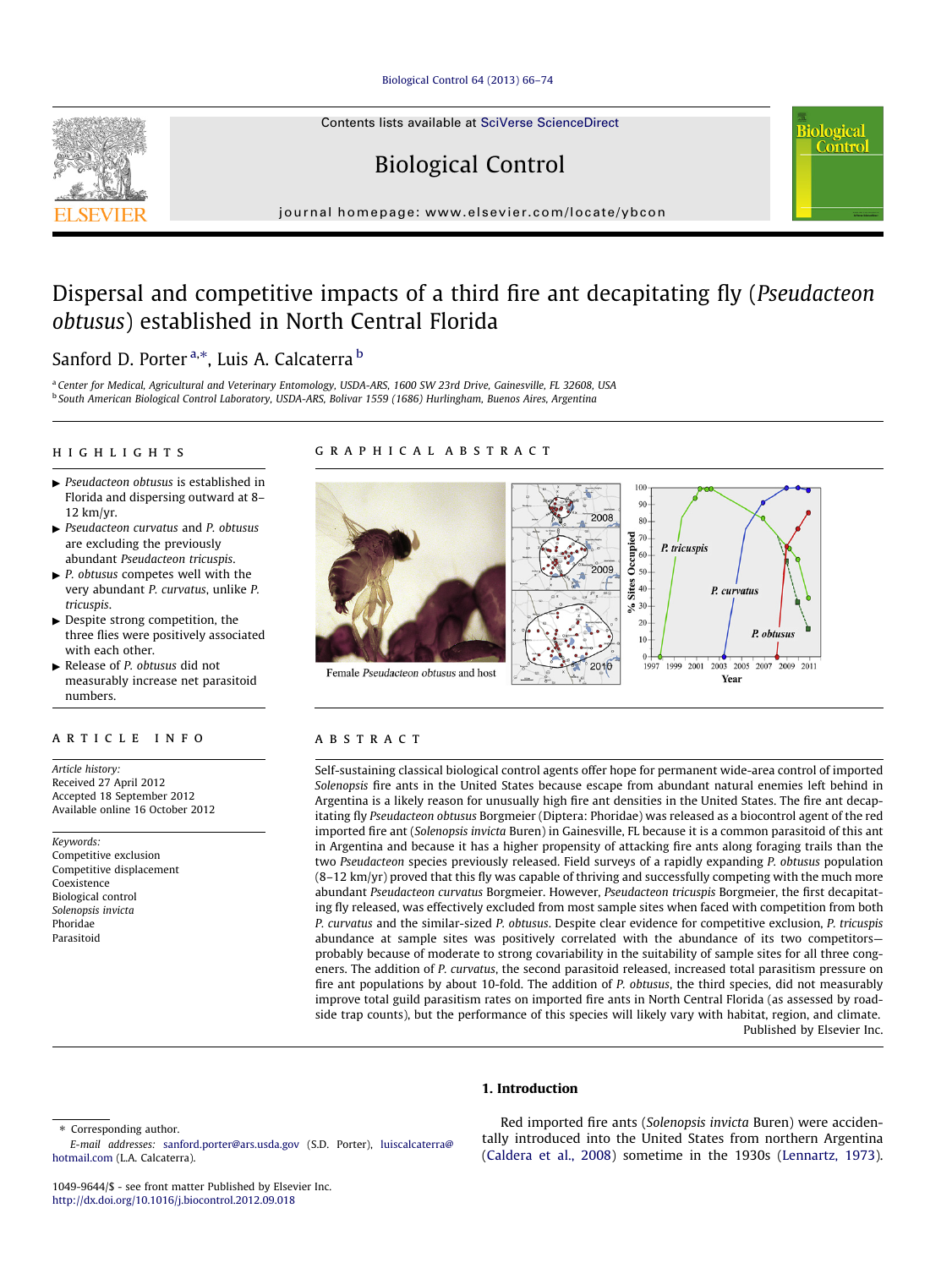Escape from natural enemies left behind in South America is a likely reason why imported fire ant populations in the United States average 5–10 times higher than in their native homelands ([Porter et al., 1997; Wilder et al., 2011](#page-8-0)). High densities are the primary reason that imported fire ants cause serious agricultural, environmental, and health concerns in the United States [\(Lofgren,](#page-7-0) [1986; Vinson, 1997\)](#page-7-0) and other countries recently invaded by these pests ([Ascunce et al., 2011](#page-7-0)).

Several dozen natural enemies have been found in South America ([Briano et al., 2012; Williams et al., 2003](#page-7-0)) including a group of very small decapitating flies [\(Patrock et al., 2009; Porter and](#page-7-0) [Pesquero, 2001\)](#page-7-0) in the genus Pseudacteon (Diptera: Phoridae). Several Pseudacteon flies have been selected for release in the United States as potential fire ant biocontrol agents because they are very host specific [\(Porter and Gilbert, 2004](#page-8-0)) and they have had sufficient impacts on fire ant populations to have caused the evolution of a suite of defenses against their attacks [\(Porter, 1998\)](#page-7-0).

Pseudacteon flies have an unusual life history of decapitating their host and using the empty head capsule as a pupal case ([Porter, 1998](#page-7-0)). Almost two dozen species of Pseudacteon flies have been discovered in South America attacking Solenopsis fire ants in the saevissima species group [\(Patrock et al., 2009](#page-7-0)). At least 10 species have been recorded attacking S. invicta [\(Calcaterra et al., 2005\)](#page-7-0). Large-sized Pseudacteon species parasitize large fire ant workers up to almost 6 mm in length while smaller Pseudacteon species parasitize small fire ant workers that are only 2–3 mm long. Pseudacteon flies also partition niche space by time-of-day, season, geographic habitat, and a preference for attacking host ants either at mounds or on foraging trails [\(Calcaterra et al., 2008; Folgarait](#page-7-0) [et al., 2005a, 2007; Patrock et al., 2009; Porter, 1998](#page-7-0)). Sites often support 2–4 common species as well as an equivalent number of uncommon or rare species. The sex of larger Pseudacteon species like P. tricuspis Borgmeier and P. obtusus Borgmeier appears to be environmentally determined by the size of the host—with females emerging from large hosts and males emerging from medium to small-sized hosts [\(Folgarait et al., 2005b; Morrison et al., 1999\)](#page-7-0). However, smaller fly species like Pseudacteon curvatus Borgmeier attack only small workers and do not exhibit sexual dimorphism ([Chirino et al., 2009; Porter, 2000\)](#page-7-0).

Six species of fire ant decapitating flies in the genus Pseudacteon have been successfully released and established in the United States: P. tricuspis, a medium-large species (first released 1997, [Porter et al., 2004](#page-8-0)); P. curvatus, a small species (first biotype released 2000, [Graham et al., 2003;](#page-7-0) second biotype released 2003, [Vazquez et al., 2006\)](#page-8-0); P. litoralis Borgmeier, a large species (2005, [Porter et al., 2011\)](#page-8-0); P. obtusus, a medium-large species (2006, [Plowes et al., 2011b\)](#page-7-0); P. nocens Borgmeier, a medium to large species (2006–2010, [Plowes et al., 2011a\)](#page-7-0); and P. cultellatus Borgmeier, a small species (2010, unpublished data). For comparison, average thorax widths for females of the above species are as follows:  $0.51 \pm 0.03$ ,  $0.33 \pm 0.03$ ,  $0.57 \pm 0.02$ ,  $0.53 \pm 0.02$ ,  $0.49 \pm 0.05$ , and  $0.33 \pm 0.02$  mm (mean  $\pm$  SD, n = 10, from lab colonies; also see [Calcaterra et al., 2005; Folgarait et al., 2005b, 2006; Morrison](#page-7-0) [et al., 1997](#page-7-0)). The first two species released, P. tricuspis and P. curvatus, are common and widely distributed across the southeastern United States ([Callcott et al., 2010\)](#page-7-0). Pseudacteon litoralis and P. nocens currently have limited ranges with occasionally abundant populations in Alabama and Texas, respectively. The establishment and expansion of P. obtusus in Florida will be detailed in this paper. Pseudacteon cultellatus appears to be established at two release sites in Florida where it is in the early stages of expansion.

Studies of the overall effects of this guild of parasitoids on fire ant populations in the United States are in progress, but at this point, impacts do not appear dramatic. Impacts of P. tricuspis, the first species released, did not rise above a 10–30% statistical sensitivity caused by natural host population variability [\(Morrison and](#page-7-0) [Porter, 2005](#page-7-0)). Impacts of P. curvatus, the second species released, have yet to be assessed, but their densities are much higher ([Porter,](#page-7-0) [2010](#page-7-0)). Several studies show that Pseudacteon flies have the potential to act as vectors of fire ant pathogens ([Oi et al., 2009; Valles](#page-7-0) [et al., 2009\)](#page-7-0), although this possibility has yet to be verified.

The fact that P. tricuspis and P. curvatus are congeners restricted to the same host species makes interspecific competition more likely [\(Reitz and Trumble, 2002\)](#page-8-0), even though they attack mostly different sizes of host workers. [LeBrun et al. \(2009\)](#page-7-0) reported that P. curvatus was displacing the larger P. tricuspis in large parts of Central Texas. The magnitude of P. tricuspis population reductions ranged from 70% to 97% and appeared to be a combination of direct exploitive competition for smaller-sized workers, as evidenced by a sex ratio shift in P. tricuspis from strongly male biased to weakly female biased, and indirect interference competition caused by the more abundant P. curvatus suppressing the availability of large fire ant workers required by P. tricuspis to produce female flies. [LeBrun](#page-7-0) [et al. \(2009\)](#page-7-0) concluded from their tests that indirect competition was likely the more important mechanism driving competitive displacement of P. tricuspis by P. curvatus.

Other modes of interspecific competition are also possible but less likely for fire ant decapitating flies. For example, larval competition in jointly parasitized hosts is common with hymenopteran parasitoids ([Mills, 2006\)](#page-7-0) and does also occur in some situations with Pseudacteon parasitoids ([Porter et al., 1995](#page-8-0)), but probably not commonly based on parasitism rates and differing host-size preferences ([Calcaterra et al., 2008; Morrison et al., 1997\)](#page-7-0). Host marking to avoid superparasitism ([Nufio and Papaj, 2001](#page-7-0)) has not been experimentally tested with Pseudacteon flies, but observations of attack behavior in the lab indicate that host ants can be attacked multiple times. Disruptive or aggressive behavior is common among competing parasitoids [\(Boivin and Brodeur,](#page-7-0) [2006](#page-7-0)), but does not occur between adult female Pseudacteon flies, although it is possible that the frequent mating attempts of P. tricuspis and P. obtusus males [\(Calcaterra et al., 2005](#page-7-0)) might be disruptive to other species of Pseudacteon females which do not mate while ovipositing. Intraguild predation and apparent competition, although important with some parasitoid guilds [\(Janssen et al.,](#page-7-0) [2006; van Veen et al., 2006\)](#page-7-0), are also not likely scenarios for Pseudacteon flies because they have no known hyperparasitoids or specialist predators and they cannot parasitize each other.

Competitive interactions with previously established biocontrol agents often reduce the chances of successfully establishing additional biocontrol agents for the same target host [\(Mills, 2006](#page-7-0)). Indeed, [Plowes et al. \(2011b\)](#page-7-0) reported that the probability of establishing P. obtusus at new release sites in Texas declined dramatically when it was released at sites where it was competing with previously released Pseudacteon species.

The objectives of this paper are to: (1) document the establishment and expansion of P. obtusus, a third species of Pseudacteon fly in North Central Florida, (2) examine the competitive impacts of all three Pseudacteon species on each other, and (3) determine how the addition of each new species affected the summed population of this parasitoid guild.

#### 2. Materials and methods

#### 2.1. Origin of fly populations

The P. obtusus flies in this study were collected at a camping area along a large oxbow of the Paraguay River  $(26.514^{\circ} \text{ S},$ 58.284° W) about 3 km SE of Herradura, Formosa Province, Argentina. Most if not all of the host fire ants in the area were S. invicta. All of the P. obtusus flies in the initial collections were large-form flies [\(Calcaterra et al., 2007; Kronforst et al., 2007](#page-7-0)), but there were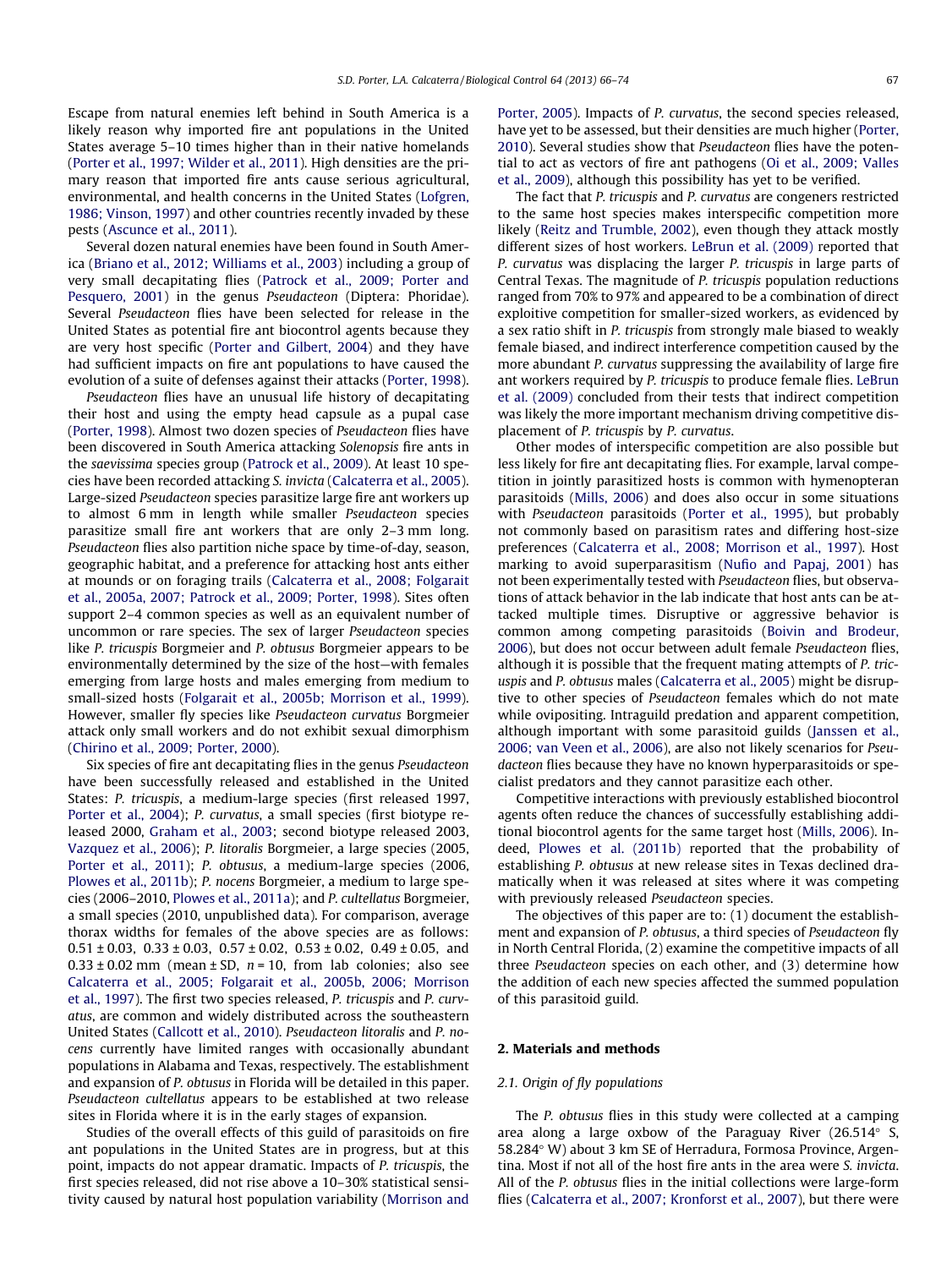initially two biotypes: (1) a standard form with evenly brown abdominal tergites, and (2) a less common patterned form (10– 20% of flies) with two light patches on each tergite. Only the standard form survived in a colony established in quarantine facilities (USDA-ARS, Gainesville, FL) from 271 females and 575 males collected October 2002 and 103 females and 86 males collected April 2003. Flies were reared in small rearing boxes for 4–5 months before being transferred to large automatic boxes similar to those described by [Vogt et al. \(2003\).](#page-8-0) After conducting extensive host specificity and safety tests ([Estrada et al., 2006,](#page-7-0) SDP unpublished; [Porter and Gilbert, 2004](#page-8-0)) and reviews by state, federal, and international organizations, we received permission for field releases early in 2008. Flies from the P. obtusus colony described above were also released in Texas ([Gilbert et al., 2008; Plowes et al., 2011b](#page-7-0)).

#### 2.2. Expansion monitoring

Flies were released in the University of Florida Natural Area (29.6347 $\degree$  N, 82.3694 $\degree$  W) and around our laboratory complex about 1 km to the east (29.6365 $\degree$  N, 82.3600 $\degree$  W). Red imported fire ants were abundant in both areas. Flies were released both as adults over disturbed mounds and also as larvae in parasitized ants (see [Porter et al., 2004; Vazquez et al., 2006](#page-8-0)). Several thousand flies were used over a period of about one month.

The expansion of P. obtusus flies was monitored in the falls of 2008 (6 Nov–16 Dec), 2009 (23 Oct–8 Dec), and 2010 (22 Oct–23 Nov) using modified Puckett tri-stand sticky traps ([Puckett et al.,](#page-8-0) [2007\)](#page-8-0) developed by APHIS personnel in Gulfport, MS. These traps were similar to those described by [Porter \(2010\)](#page-7-0) except that an inverted 1-oz plastic condiment cup was used to attach the pizza tristand to the lid base. The tri-stand was coated with Tangle-Trap® to catch the flies. The outer side of the condiment cup was coated with a Fluon-like suspension of fluoropolymer resin to keep fire ants off the sticky part of the tri-stand. Each trap was placed in a large petri dish (150  $\times$  25 mm), which was placed in a disturbed fire ant mound. The petri dish was coated on the inside with the Fluon-like suspension so that it functioned as pitfall trap for several thousand ants that usually fell in and were then bait for the flies. One or more plastic plates (23 cm) were oriented over the traps with wire flags to act as shades in hot sunny weather. Occasionally, fire ants from the lab were added to traps if ant mounds in the area were not sufficiently large. Two traps were generally set out at each site along road right-of-ways with good fire ant habitat. Traps were left out for 2– 6 h between 10 am and 6 pm when air temperatures were above 22  $\degree$ C. Sites were 1–10 km apart (see [Fig. 1](#page-2-0)) and were generally different year to year. GPS coordinates and photos were obtained for each site along with environmental notes. About 75% of mounds both inside ( $n = 56$  mounds) and outside ( $n = 36$ ) the P. obtusus range appeared to be monogyne in 2010.

The outer range limit in a particular direction was usually established after finding two negative sites beyond the last positive one. Negative sites with P. tricuspis flies were especially valuable because they established that the site was good for larger Pseudacteon flies and their presence was often an indication of the absence of P. obtusus. The range limit line was estimated by drawing a line between the last positive site and the first negative site, keeping in mind the locations of other nearby positive sites ([Fig. 1\)](#page-2-0). The average radius of the range was determined from eight measurements. The first two radii were oriented along the long axis of the estimated distribution and the next six measurements were made at  $45^\circ$  increments.

#### 2.3. Statistics

<span id="page-2-0"></span>Linear regressions were used to assess the significance of the relationships between fly abundance and the distance from release



Fig. 1. Annual expanding distribution of Pseudacteon obtusus flies (filled dots) for autumn 2008–2010 from release sites (star) in Gainesville, Florida. ''X''s indicate sites with Pseudacteon tricuspis and ''O''s indicate sites with only Pseudacteon curvatus (P. curvatus was collected at almost 100% of all sites both within and outside of the P. obtusus distribution, see [Fig. 3](#page-3-0)).

sites. Data were log-transformed to linearize the relationships. Linear regressions were also used to compare abundances of the different fly species with each other. Analysis of Variance was used to compare trap catch numbers of flies for the survey sites when data could be normalized by log transformations. Nonparametric Kruskal–Wallis tests were used when comparing data from sites where the absence of a species at sample sites created data sets with large numbers of zeros. Two by two chi-square tests were used to compare differences in the frequency occurrence of P. tricuspis at sites within and outside of the range of P. obtusus.

#### 3. Results

#### 3.1. Expansion monitoring

By the end of 2008, P. obtusus had expanded outward 4–16 km  $(8.4 \pm 4.1, \text{ mean } \pm \text{ SD})$  from the release sites and occupied an area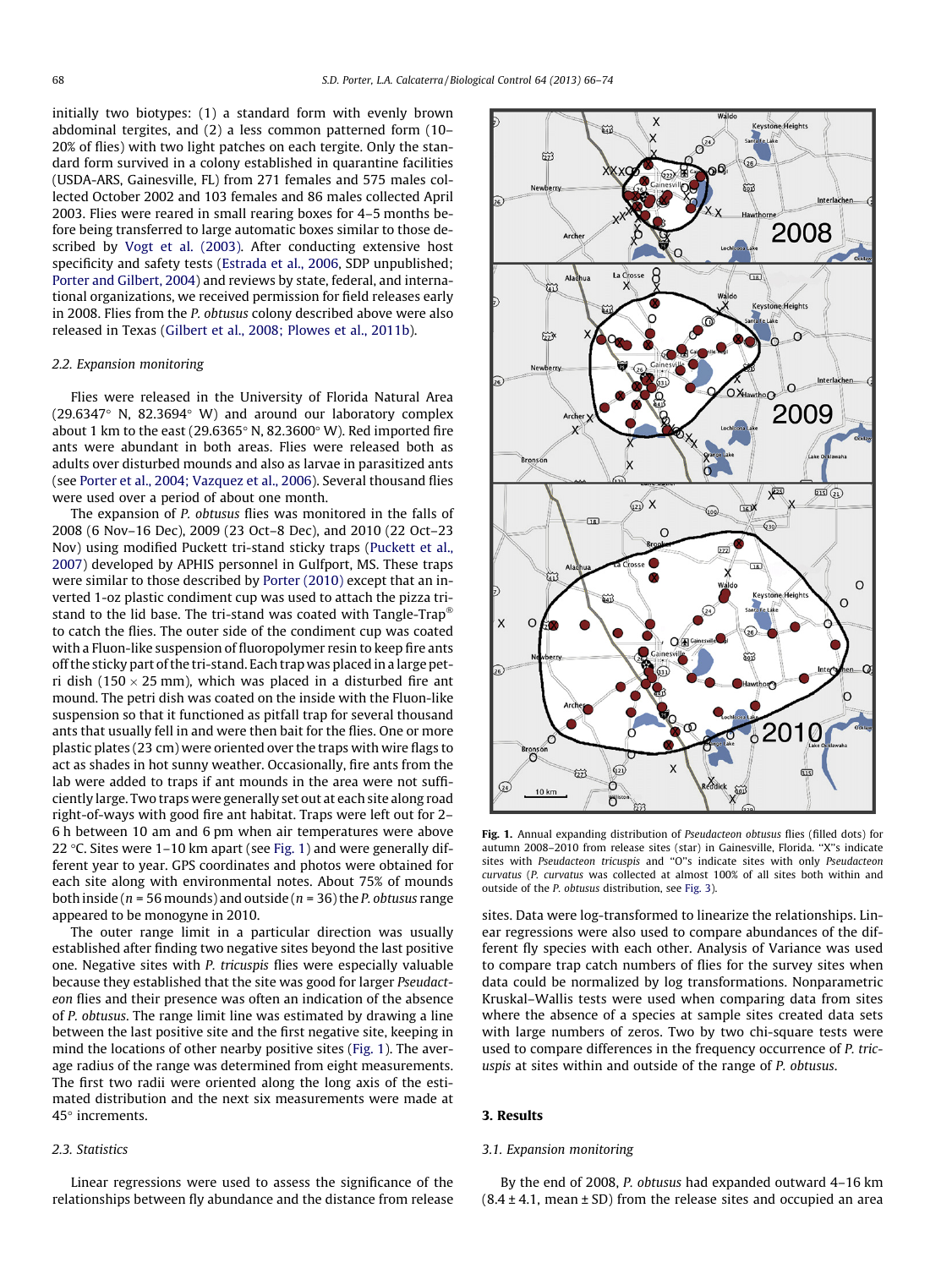of about 275  $km^2$  [\(Fig. 1\)](#page-2-0). By the fall of 2009, P. obtusus expanded outward 13–28 km (17.4  $\pm$  5.1) and occupied about 1025 km<sup>2</sup>. By fall 2010, P. obtusus had expanded  $22-48$  km  $(29.8 \pm 9.1)$  from the release sites and occupied about 2970 km<sup>2</sup>. Expansion rates were faster to the east or a bit north of east ([Fig. 1\)](#page-2-0), but expansion rates in the other cardinal directions were similar. The expansion rate increased from 8.9 km/yr in 2009 to 12.4 km/yr in 2010. Within the range boundaries shown in [Fig. 1,](#page-2-0) P. obtusus was found at 65% of sites in 2008, 76% in 2009, and 85% in 2010 (see [Fig. 3\)](#page-3-0). However, this percentage increases to 92% (12/13) if only 2009 sites within the 2008 range boundary are considered, and 90% (18/20) if only 2010 sites within the 2009 range boundary are considered.

Each fall, the mean number of P. obtusus flies collected per trap (within the range of its occurrence) was negatively related to the distance from the release sites ([Fig. 2\)](#page-3-0). Linear regressions against the log of fly numbers were highly significant ( $P \le 0.0022$ ) and accounted for 58% (2008), 44% (2009), and 35% (2010) of variability.

Six-month mean maximum temperature  $(30.3 \pm 1.0 \degree C)$  and precipitation  $(572 \pm 61 \text{ mm})$  averages prior to the fall samples were similar for 2006 and 2008–2010. Results were also similar for 3-month averages except that 2010 received only about 30% of the rain as the previous years (48 mm versus  $170 \pm 3$  mm).

#### 3.2. Competitive interactions

Before competition with other Pseudacteon species, P. tricuspis occupied nearly 100% of roadside and pasture sites ([Fig. 3](#page-3-0) and 2000–2002). In fall 2006, P. tricuspis still occurred at about 80% of sample sites recently occupied by P. curvatus. The spatial abundance of P. tricuspis progressively declined from fall 2008 until fall 2010, when just over a third of sites contained P. tricuspis when in competition with only P. curvatus. Pseudacteon tricuspis occurrence rates declined even faster when P. obtusus was also present: by the fall of 2009, P. tricuspis was found at only 32% of sites compared with 59% of sites when in competition with only P. curvatus ([Fig. 3](#page-3-0);  $X^2$  test, Fisher exact P = 0.070, 2-tailed test). By 2010, occur-rence rates had fallen to 17% and 35%, respectively [\(Fig. 3](#page-3-0);  $X^2$  test,



<span id="page-3-0"></span>Fig. 2. Pseudacteon obtusus fly abundance (both sexes) at sites within the estimated range (see [Fig. 1\)](#page-2-0) plotted against distance from release sites for the falls of 2008– 2010. Fly numbers are shown on a log scale with a  $y + 1$  transformation. Line equations: 2008,  $log(y + 1) = -0.115x + 1.25$ ,  $R^2 = 0.582$ ,  $P = 0.0022$ ,  $n = 23$ ; 2009,  $log(y + 1) = -0.046x + 0.97$ ,  $R^2 = 0.436$ ,  $P < 0.001$ ,  $n = 37$ ; 2010,  $log(y + 1) = -0.046x + 0.97$ ,  $log(y + 1) = -0.0205x + 0.876$ ,  $R^2 = 0.351$ ,  $P < 0.001$ ,  $n = 47$ .



Fig. 3. Spatial abundance of three species of fire ant decapitating flies at sample sites in North Central Florida plotted against time. The number of sample sites is shown by each data point. The round data points on the P. tricuspis line show values for sites either before P. obtusus was released or before it arrived. The squares indicate P. tricuspis values from sites within the expanding range of P. obtusus. The 2000–2002 data are from [Morrison and Porter \(2005\)](#page-7-0) and the fall 2006 data are from [Porter \(2010\).](#page-7-0)

Fisher exact  $P = 0.129$ , 2-tailed test). Combining the 2009 and 2010 data above resulted in a more robust statistical difference for the occurrence rates of P. tricuspis at sites with and without P. obtusus  $(X^2$  test, Fisher exact P = 0.0071, 2-tailed test). In 2010 P. tricuspis was not found at any of the survey sites, which had been occupied by both P. curvatus and P. obtusus for a year or more [\(Fig. 1;](#page-2-0) compare 2010 with 2008 and 2009). In contrast, by 2010 P. obtusus was present in almost 90% of sites within its range ([Figs. 1](#page-2-0) and [3\)](#page-3-0); thus making P. obtusus much more spatially abundant than P. tricuspis when it was in competition with P. curvatus alone. After 2006, P. curvatus was virtually ubiquitous at sites with fire ant colonies, occurring at 98–100% of sampled sites.

The numerical abundance of the three species of decapitating flies collected on monitoring traps [\(Table 1\)](#page-4-0) was similar to the pattern reported above for their spatial abundance or occurrence at the survey sites [\(Fig. 3\)](#page-3-0). The release of P. curvatus flies in North Central Florida resulted in trap catch rates for P. tricuspis declining from 4–6 flies per trap in 2006 down to less than 1 fly per trap in 2009 and 2010 (Kruskal–Wallis Test  $H = 11.32$ ,  $df = 3$ ,  $P < 0.015$ ,  $n = 23$ , 28, 26, and 23; [Table 1](#page-4-0)). Significantly fewer P. tricuspis flies were collected when both P. curvatus and P. obtusus were present (2008–2010) compared to when only P. curvatus was present (Kruskal–Wallis test,  $H = 12.6$ ,  $df = 1$ ,  $P < 0.002$ ,  $n = 108$  and 77; [Ta](#page-4-0)[ble 1](#page-4-0)). By 2010, only about 1 P. tricuspis fly was captured for every seven traps when in competition with both P. curvatus and P. obtusus or about one-fifth the rate for sites where P. tricuspis was only in competition with P. curvatus.

In 2006, P. curvatus trap rates, adjusted to account for males, at recently invaded sites were only one-half to one-third of those for P. tricuspis [\(Table 1,](#page-4-0) [Porter, 2010\)](#page-7-0). However, sites that had been occupied for 2 years or more by P. curvatus (2008–2010) had adjusted P. curvatus trap rates that were about 10 times higher than they had been for P. tricuspis alone. Trap rates for P. obtusus (2008– 2010) were similar to those of P. tricuspis before the introduction of P. curvatus (2006). Trap rates for P. curvatus from 2008 to 2010 at sites with and without P. obtusus were not statistically different (2-way ANOVA,  $P = 0.11$ ,  $F_{1,179} = 2.63$ , log transformation; [Table 1\)](#page-4-0) nor was there a significant interaction between year and the presence or absence of P. obtusus (two-way ANOVA,  $F_{2,179} = 0.250$ ,  $P = 0.78$ ). The abundance of P. obtusus did not differ significantly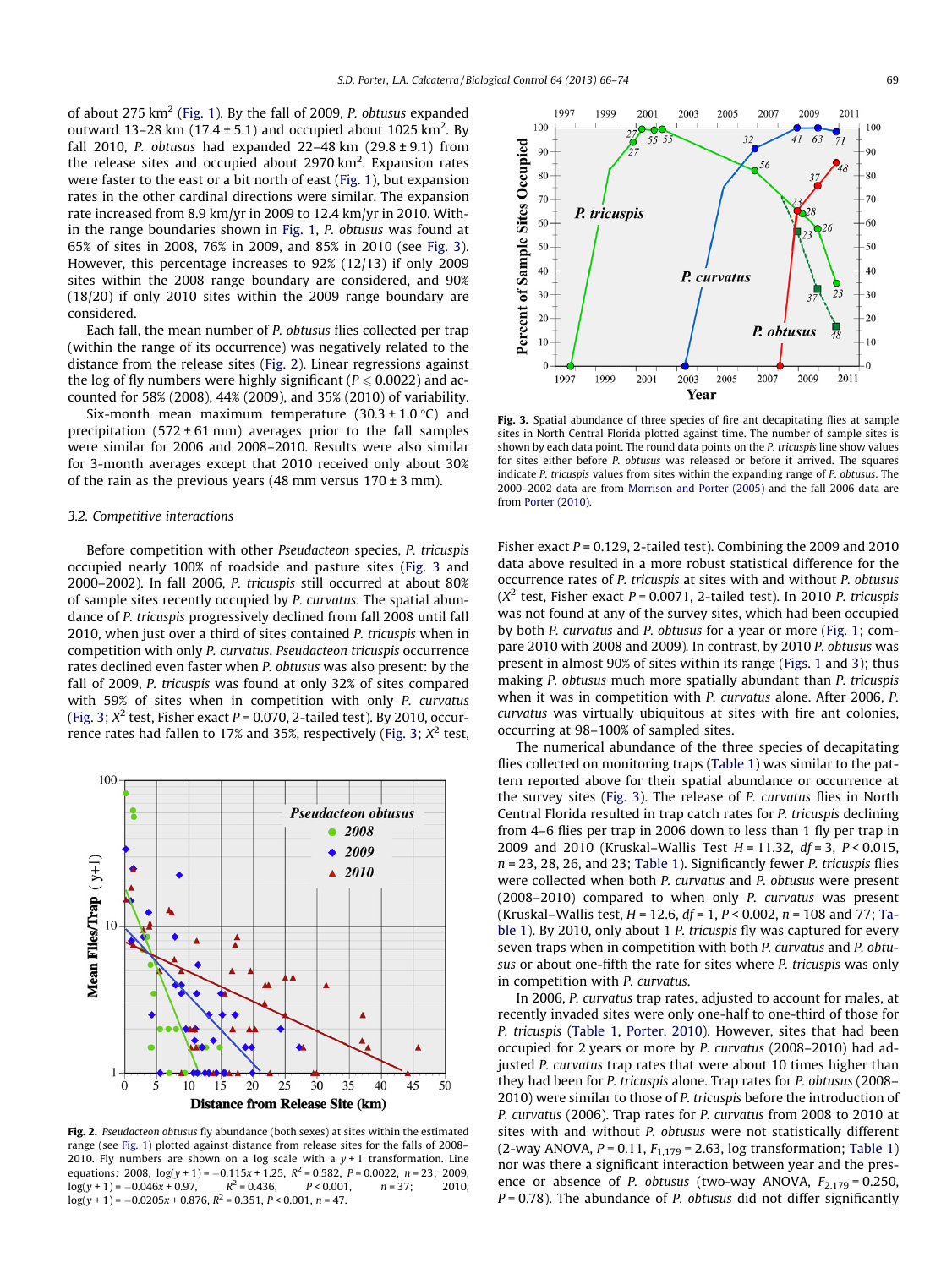#### Table 1

Adjusted mean num[b](#page-4-0)er<sup>b</sup> of Pseudacteon decapitating flies (both sexes) captured per trap as a function of time and the combination of other Pseudacteon species present in the range. Means are shown ± SE with number of sample sites in parentheses.

| Pseudacteon species (other species present)                 | Fall                 |                          |                      |                          |  |  |
|-------------------------------------------------------------|----------------------|--------------------------|----------------------|--------------------------|--|--|
|                                                             | 2006 <sup>c</sup>    | 2008                     | 2009                 | 2010                     |  |  |
| P. tricuspis <sup>a</sup> (only)                            | $4.53 \pm 1.42$ (23) | $\overline{\phantom{0}}$ |                      | $\overline{\phantom{0}}$ |  |  |
| P. tricuspis <sup>a</sup> (with P. curvatus)                | $6.45 \pm 1.72$ (23) | $2.71 \pm 0.86$ (28)     | $0.88 \pm 0.21$ (26) | $0.80 \pm 0.41$ (23)     |  |  |
| P. tricuspis <sup>a</sup> (with P. curvatus and P. obtusus) |                      | $2.01 \pm 0.64$ (23)     | $0.31 \pm 0.11$ (37) | $0.14 \pm 0.7$ (48)      |  |  |
| P. curvatus <sup>b</sup> (with P. tricuspis)                | $1.96 \pm 0.57(23)$  | $62.5 \pm 9.9(28)$       | $46.2 \pm 7.7(26)$   | $66.7 \pm 14.4(23)$      |  |  |
| P. curvatus <sup>b</sup> (with P. tricuspis and P. obtusus) |                      | $77.3 \pm 15.6$ (23)     | $38.2 \pm 6.9$ (37)  | $51.8 \pm 6.7(48)$       |  |  |
| P. obtusus <sup>a</sup> (with P. tricuspis and P. curvatus) |                      | $9.70 \pm 4.71(23)$      | $4.23 \pm 1.23$ (37) | $4.31 \pm 0.80$ (48)     |  |  |

<sup>a</sup> Both sexes.

b Unlike P. tricuspis and P. obtusus, P. curvatus males are not attracted to fire ants so they were not captured in the traps. The primary sex ratio for P. curvatus is 1:1 ([Chirino](#page-7-0) [et al., 2009; Porter, 2000](#page-7-0)); therefore the values for P. curvatus were doubled to make the numbers of P. curvatus trapped comparable with the other two species.

 $c$  Data are from ([Porter, 2010\)](#page-7-0).

between 2008, 2009, or 2010 (Kruskal–Wallis test,  $H = 3.0$ , df = 2,  $P = 0.23$ ,  $n = 23$ , 37, 48; [Table 1](#page-4-0)).

Trap capture rates indicate that the addition of P. curvatus, to the pre-existing P. tricuspis population, increased the total parasitism pressure on imported fire ants by about 10-fold ([Table 2\)](#page-4-0) when comparing 2006 to the 2008–2010 period (one-way ANOVA,  $F_{3,227}$  = 60.8, P < 0.001, log transformation, Fisher LSD test). When comparing only 2008–2010 data, total capture rates did not vary significantly either by year or with the addition of P. obtusus (two-way ANOVA,  $P > 0.05$ , [Table 2\)](#page-4-0).

In the fall of 2009 at sites within the range of P. obtusus ( $n = 37$ ) sites), 87.9% of the female flies on the traps were P. curvatus, 11.9% were P. obtusus, and 0.6% were P. tricuspis. In the fall of 2010, 90.3% of females were P. curvatus, 9.4% were P. obtusus, and 0.3% were P. tricuspis ( $n = 48$  sites).

A series of regressions were conducted to examine whether the number of P. curvatus, P. tricuspis, and P. obtusus flies trapped were positively or negatively related with each other [\(Table 3](#page-5-0)). Outside the expanding P. obtusus range, P. tricuspis numbers were positively associated with P. curvatus densities for 2008, 2009, and for the three-year combined regression. Inside the P. obtusus range, P. tricuspis and P. curvatus, flies were positively associated for 2010, close for 2008, and positively associated for the combined regression ([Table 3](#page-5-0)). Pseudacteon obtusus flies were positively associated with P. curvatus flies for 2008 and for the combined regression ([Table 3\)](#page-5-0). Pseudacteon tricuspis numbers were positively associated with P. obtusus for 2009, close for 2008, and positively associated for the combined regression ([Table 3\)](#page-5-0). None of the regressions were significantly negative or close to being significantly negative.

#### 3.3. Sex percentages

Of the P. obtusus flies trapped while monitoring expansion of this species, we found 39% (20/52) were male in 2008, 36% (71/ 200) were male in 2009, and 34% (118/344) were male in 2010.

#### Table 2

Adjusted me[a](#page-4-0)n number<sup>a</sup> of Pseudacteon fire ant decapitating flies captured per trap (both sexes, all species present) across years and species combinations. Means are  $shown + SF$ 

| Species combination                                                                                  | Fall                       |                                                      |      |                               |  |
|------------------------------------------------------------------------------------------------------|----------------------------|------------------------------------------------------|------|-------------------------------|--|
|                                                                                                      | 2006 <sup>b</sup>          | 2008                                                 | 2009 | 2010                          |  |
| P. tricuspis only<br>P. tricuspis and curvatus <sup>a</sup><br>P. tricuspis, curvatus <sup>a</sup> , | $4.5 \pm 1.4$<br>$84 + 17$ | $65.2 \pm 10.5$ $47.1 \pm 7.8$<br>$890+193$ $428+72$ |      | $67.5 \pm 14.5$<br>$563 + 67$ |  |
| obtusus                                                                                              |                            |                                                      |      |                               |  |

<sup>a</sup> Numbers of *P. curvatus* females were doubled to account for males which are not trapped like the other two species (see [Table 1](#page-4-0)).

<span id="page-4-0"></span>Data for 2006 are from [\(Porter, 2010\)](#page-7-0).

For P. tricuspis, 56% of flies (140/249) collected outside the range of P. obtusus (2008–2010) were male, while 57% were male (90/ 157) inside the P. obtusus range. Only 0.24% of P. curvatus flies trapped during the monitoring study were males.

#### 4. Discussion

#### 4.1. Expansion rates

Once established, P. obtusus flies expanded rapidly out from the release sites at average rates of 8–12 km/yr or about 1.0–1.5 km per generation [\(Fig. 1\)](#page-2-0) assuming 7–8 generations per year in North Central Florida. These rates are equivalent to rates reported for P. tricuspis in North Central Florida a decade earlier ([Porter et al.,](#page-8-0) [2004\)](#page-8-0), but only about two-thirds the rates reported for P. curvatus in the same area ([Porter, 2010\)](#page-7-0). Maximum expansion rates for P. obtusus at the La Paloma release site in Texas were similar to the maximum rate in Florida, but expansion rates at several other sites in Texas appear to be slower ([Plowes et al., 2011b\)](#page-7-0). The expansion rates of P. obtusus in Florida will likely continue to increase over time as it has for other Pseudacteon species [\(Henne et al., 2007a;](#page-7-0) [Pereira and Porter, 2006; Porter and Gilbert, 2004](#page-7-0)), as rare longdistance dispersal events become more and more likely with increasing populations [\(Henne et al., 2007b; LeBrun et al., 2008](#page-7-0)).

By the end of 2010, P. obtusus in North Central Florida occupied an area of almost 3000  $km^2$  with a distribution that was biased toward the east [\(Fig. 1](#page-2-0)). Expansion patterns of both P. tricuspis and P. curvatus were also biased to the east from releases in the Gainesville area [\(Porter, 2010; Porter et al., 2004](#page-7-0)). The reason for this easterly bias is unknown. Strong prevailing winds just to the north of east might explain this bias except that wind patterns in the Gainesville area also blow at about equal rates slightly to the south of west [\(Porter et al., 2004\)](#page-8-0). Expansion patterns of P. tricuspis flies in Texas followed strong prevailing winds to the NNW [\(LeBrun](#page-7-0) [et al., 2008](#page-7-0)). In Louisiana, P. tricuspis showed a northward tendency congruent with prevailing winds and perhaps hurricane storm tracks [\(Henne et al., 2007a\)](#page-7-0).

Strong correlations between the abundance of P. obtusus flies and the distance from the release sites ([Fig. 2](#page-3-0)) indicate that fly populations gradually increased at newly occupied sites over a period of a year or more. Similar relationships were reported for both P. tricuspis [\(Henne et al., 2007a; Porter et al., 2004\)](#page-7-0) and P. curvatus ([LeBrun et al., 2009\)](#page-7-0). For year three (2010), we expected to see the number of sites without P. obtusus diminish nearer to the release areas and maximum fly numbers level off at distances which had been occupied for longer time periods ([Fig. 2](#page-3-0)). The number of sites without P. obtusus did diminish as predicted, but maximum fly numbers continued to increase with no sign of leveling off. Variability associated with yearly weather, different sites, or the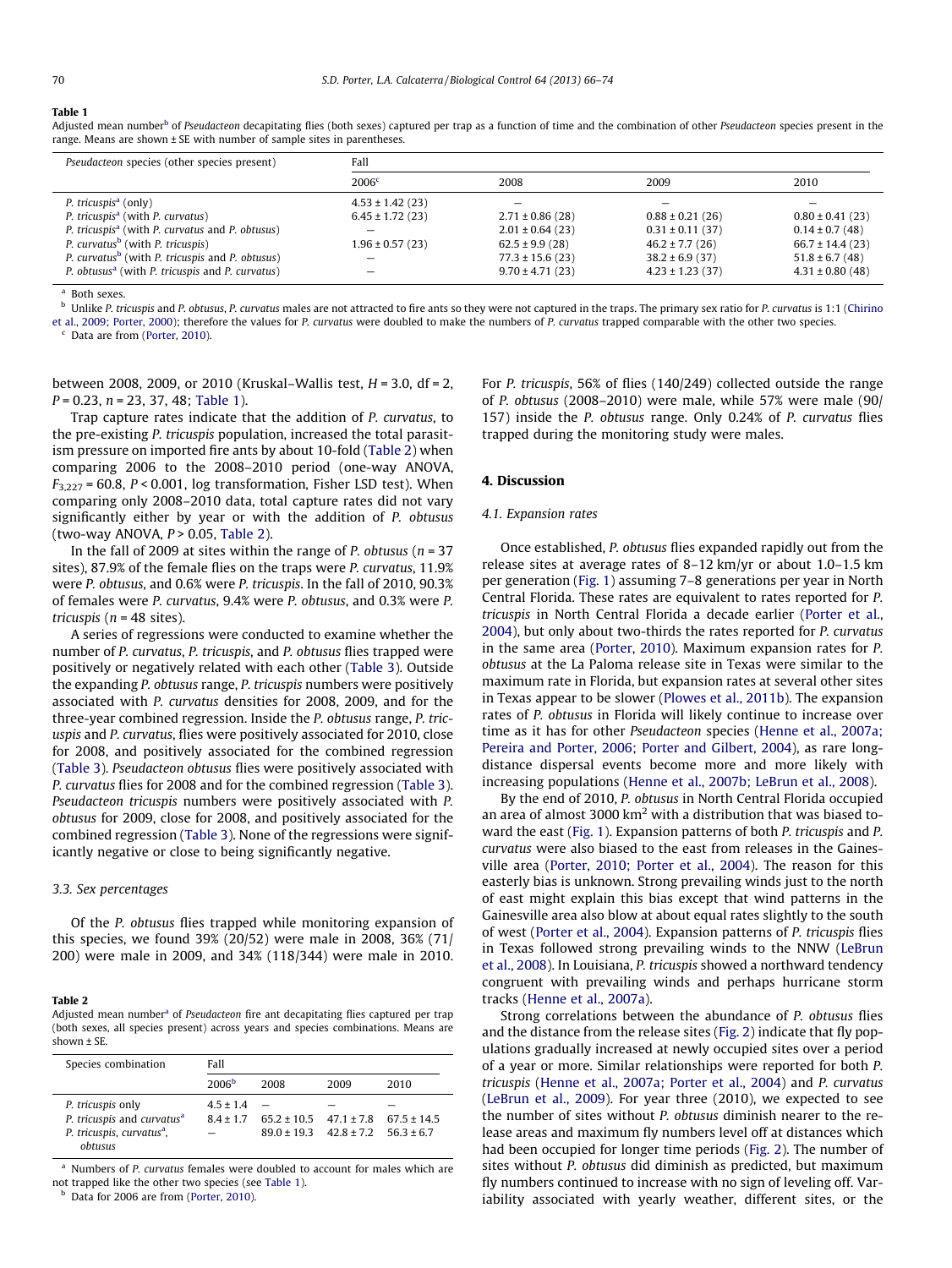#### Table 3

Pairwise regressions of the abundance of the three Pseudacteon species at sample sites both inside and outside the expanding range of P. obtusus (2008–2010).

| Location                     | Year      | No. of sites | $R^2$ | P-value | Relationship                     |
|------------------------------|-----------|--------------|-------|---------|----------------------------------|
| Species                      |           |              |       |         |                                  |
| Outside P. obtusus range     |           |              |       |         |                                  |
| P. tricuspis vs. P. curvatus |           |              |       |         |                                  |
|                              | 2008      | 28           | 0.42  | 0.0002  | $+$                              |
|                              | 2009      | 26           | 0.18  | 0.030   | $^{+}$                           |
|                              | 2010      | 23           | 0.07  | 0.21    | $\bf{0}$                         |
|                              | 2008-2010 | 77           | 0.18  | 0.0001  | $\ddot{}$                        |
|                              |           |              |       |         |                                  |
| Inside P. obtusus range      |           |              |       |         |                                  |
| P. tricuspis vs. P. curvatus |           |              |       |         |                                  |
|                              | 2008      | 23           | 0.12  | 0.11    | $+$                              |
|                              | 2009      | 37           | 0.02  | 0.46    | $\mathbf 0$                      |
|                              | 2010      | 48           | 0.09  | 0.035   | $\begin{array}{c} + \end{array}$ |
|                              | 2008-2010 | 108          | 0.11  | 0.0004  | $\begin{array}{c} + \end{array}$ |
| P. obtusus vs. P. curvatus   |           |              |       |         |                                  |
|                              | 2008      | 23           | 0.44  | 0.0005  | $+$                              |
|                              | 2009      | 37           | 0.15  | 0.37    | $\bf{0}$                         |
|                              | 2010      | 48           | 0.006 | 0.60    | 0                                |
|                              | 2008-2010 | 108          | 0.18  | 0.00001 | $+$                              |
| P. tricuspis vs. P. obtusus  |           |              |       |         |                                  |
|                              | 2008      | 18           | 0.17  | 0.094   | $+$                              |
|                              | 2009      | 29           | 0.58  | 0.00001 | $+$                              |
|                              | 2010      | 40           | 0.002 | 0.77    | $\bf{0}$                         |
|                              | 2008-2010 | 87           | 0.21  | 0.00001 | $\ddot{}$                        |
|                              |           |              |       |         |                                  |

expanding range may explain this anomaly, but no clear patterns were detected. Clearly, P. obtusus was both locally and temporally abundant, occasionally reaching numbers in excess of 60 flies per trap ([Fig. 2](#page-3-0)).

#### 4.2. Intra-guild competition: P. tricuspis and P. curvatus

Pseudacteon tricuspis, the first fire ant decapitating fly released in the United States, occupied nearly 100% of the sample sites a year or so after moving into an area [\(Fig. 3](#page-3-0), [Morrison and Porter,](#page-7-0) [2005](#page-7-0)). [Porter et al. \(2004\)](#page-8-0) reported occurrence rates of 80–90%, but their data included areas only recently occupied by the expanding P. tricuspis population. Fly densities were about 1 fly per mound in 30 min of effort with an aspirator at pasture sites in 2000–2002 ([Morrison and Porter, 2005](#page-7-0)) and about 4–6 flies/trap at roadside sites in 2006 ([Table 1,](#page-4-0) [Porter, 2010\)](#page-7-0).

Pseudacteon curvatus became very abundant within several years of its release, occupying almost 100% of sample sites at densities about 10 times those previously found for P. tricuspis [\(Fig. 3;](#page-3-0) [Table 1](#page-4-0), compare 2006 with 2008–2010). The reasons for these high densities are unknown. One possibility is that smaller fire ant workers, preferred by P. curvatus, are 3–6 times more abundant in fire ant colonies than the larger workers preferred by P. tricuspis. Another possibility is that the biotype of P. curvatus released in the Gainesville area is better matched to its host because it was collected near the presumptive origin of fire ants in northern Argentina ([Caldera et al., 2008; Vazquez et al., 2006](#page-7-0)) while P. tricuspis was collected about 1200 km away in Brazil [\(Porter et al., 2004\)](#page-8-0). The problem with the first explanation is that P. curvatus is not particularly abundant along the Parana and Paraguay Rivers in northeastern Argentina where it was collected ([Calcaterra et al., 2005\)](#page-7-0) even though smaller fire ant workers are abundant. The problem with the second explanation is that a biotype of P. tricuspis, collected from the same site as the P. curvatus biotype (Formosa, Argentina), was released and is likely established in Texas ([Callcott](#page-7-0) [et al., 2010\)](#page-7-0), but P. curvatus is still dominant in this area [\(Puckett,](#page-8-0) [2008](#page-8-0)).

<span id="page-5-0"></span>The addition of P. curvatus resulted in dramatic declines in both the spatial and numerical abundance of P. tricuspis [\(Fig. 3](#page-3-0), [Table 1\)](#page-4-0). After 5–7 years of competition with only P. curvatus, P. tricuspis was still present in the Gainesville area, but it only occurred at 35% of sites and still appeared to be declining ([Fig. 3](#page-3-0)); furthermore, average trap catch rates had dropped from about 4 flies per trap to under 1 fly per trap [\(Table 1](#page-4-0)).

As described in the introduction, [LeBrun et al. \(2009\)](#page-7-0) also reported that P. curvatus had dramatic impacts on P. tricuspis populations in Texas due to both indirect and direct competition. [LeBrun](#page-7-0) [et al. \(2009\)](#page-7-0) proposed that direct scramble or exploitive competition for smaller workers resulted in a sex ratio shift for P. tricuspis from strongly male biased (64% males) before the arrival of the smaller more abundant P. curvatus flies to weakly female biased (54% P. tricuspis females) after their arrival. We found a similar though less dramatic shift. In 2006 before P. curvatus invaded sites in North Central Florida, P. tricuspis collections were strongly male biased (66% males,  $n = 663$ ) and collections were still strongly male biased at sites with low numbers of P. curvatus (65% males,  $n = 1007$ ). However, after P. curvatus was firmly established (2008–2010), P. tricuspis collections became less male biased both in areas with only P. curvatus (56% males,  $n = 245$ ) and in areas with both P. curvatus and P. obtusus (57%,  $n = 157$ ). Collections of P. tricuspis in Louisiana and Mississippi in areas without P. curvatus were also strongly male biased (64% males, [Henne and Johnson,](#page-7-0) [2009](#page-7-0)) as were collections in northeastern Argentina where P. curv*atus* populations are very low (62% males,  $n = 384$ , [Calcaterra et al.,](#page-7-0) [2005](#page-7-0)).

#### 4.3. Intra-guild competition: P. curvatus, P. tricuspis and P. obtusus

Pseudacteon obtusus did very well in competition with both P. curvatus and P. tricuspis. A year or so after invading an area, P. obtusus had occupied about 90% of the sample sites [\(Fig. 3,](#page-3-0) also see interiors of distributions in [Fig. 1](#page-2-0)) and was about as numerically abundant as P. tricuspis had been without competition from P. curvatus [\(Table 1\)](#page-4-0). This competitive success may be because P. obtusus is more attracted to foraging workers than either P. curvatus or P. tricuspis [\(Folgarait et al., 2007\)](#page-7-0). Also, P. obtusus attacks slightly larger workers than does P. tricuspis (unpublished data, SDP), thus perhaps expanding its resource base and reducing competition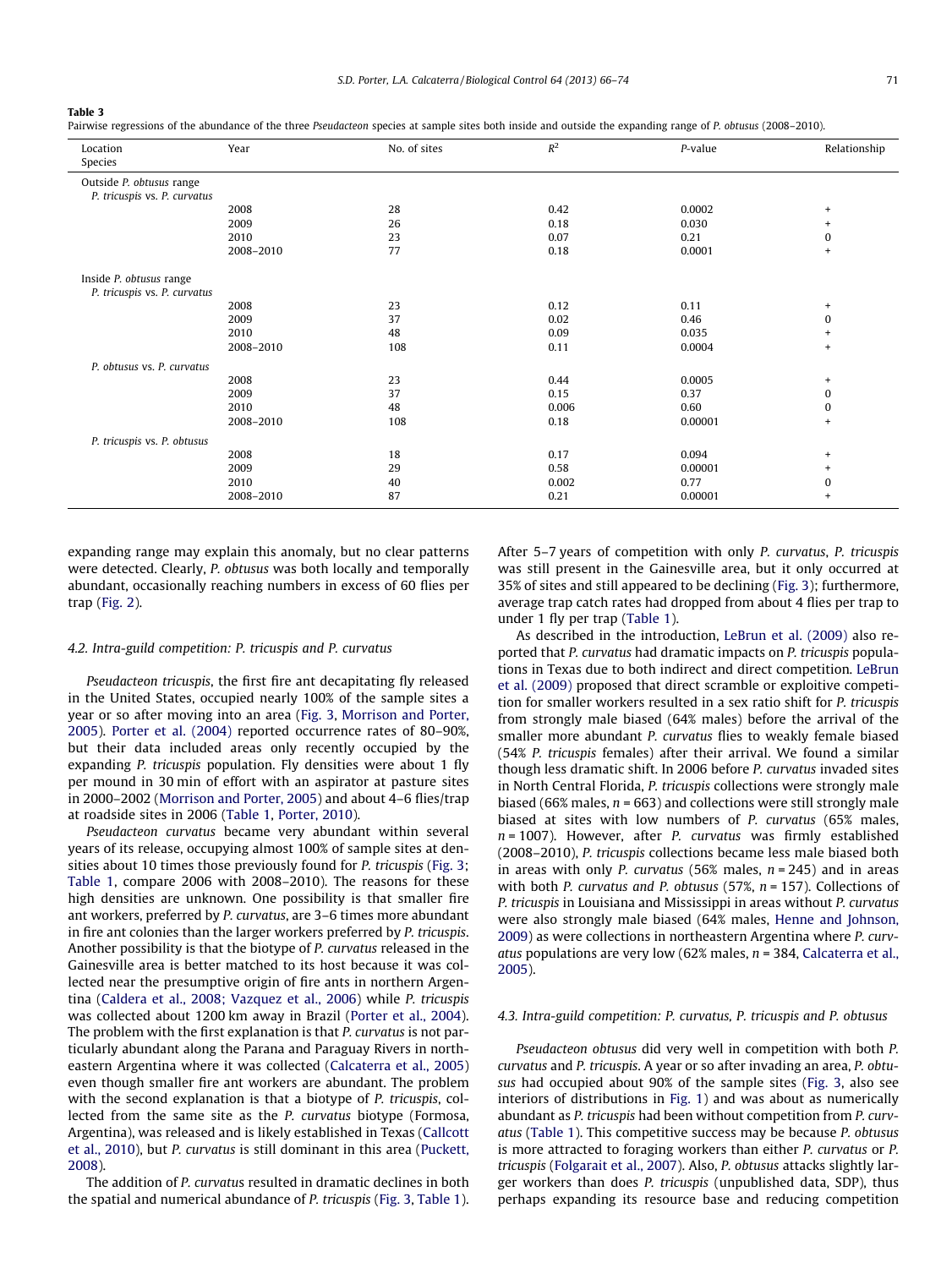with the other two species. The problem with both of the above arguments is that P. obtusus and P. tricuspis are about equally abundant along the Parana and Paraguay Rivers in northeastern Argentina while P. curvatus is uncommon ([Calcaterra et al., 2005\)](#page-7-0). Clearly, whatever is regulating guild structure in one continent is not functioning the same in the other.

After 2–3 years of competition with P. obtusus and P. curvatus, P. tricuspis was almost eliminated from sample sites ([Fig. 3,](#page-3-0) [Table 1\)](#page-4-0). Presumably, the addition of similar-sized P. obtusus flies strongly reduced the survival of the remaining P. tricuspis populations. No P. tricuspis flies were found at 17 sites in 2010 where P. obtusus had been present for at least a year; however, several P. tricuspis were still found near the P. obtusus release sites in 2010 (2 flies) and 2011 (1 fly) in other sampling efforts. Whether P. tricuspis will remain a rare species in North Central Florida or be extirpated entirely is unknown. It is possible that P. tricuspis may hold out or even thrive in specialized habitats, or other regions of the United States (e.g., Brazos Bend, TX, [Plowes et al., 2011b](#page-7-0); or 5-Eagle Ranch, TX, [Puckett, 2008](#page-8-0)). What is clear, however, is that if we had been able to predict this outcome, P. tricuspis would not have been released in the Gainesville area.

Unlike P. tricuspis, collections of P. obtusus were strongly female biased (65% females,  $n = 596$ ) around Gainesville while collections in South America were moderately female biased (57% females,  $n = 251$ ; [Calcaterra et al., 2005](#page-7-0)). However, the percentage of female flies from field parasitized ants in the Gainesville area was more equitable (48% females,  $n = 140$ , SDP, unpublished), suggesting that males may not be as attracted to mounds as females or that males may be harder to trap.

#### 4.4. Abundance correlations between competing species

Overall, the data strongly support the conclusion that P. curvatus and P. obtusus are competitively and progressively excluding P. tricuspis from study sites in North Central Florida [\(Table 1,](#page-4-0) [Fig. 3\)](#page-3-0). Nevertheless, regressions of P. tricuspis abundance against P. curvatus abundance both outside and inside the expanding range of P. obtusus were significantly positive two of three years and one of three years, respectively ([Table 3](#page-5-0)). Similarly, correlations between P. tricuspis and P. obtusus were significantly positive one of three years and close for another year. Combined data for all three years were significantly positive for all pairwise species combinations ([Table 3\)](#page-5-0). In short, despite solid evidence for strong negative impacts on P. tricuspis populations, correlations with the other two Pseudacteon species in this study were never significantly negative (2008–2010). The likely explanation for this seemingly counter– intuitive relationship is that sites which were very good for the dominant species were also still good for the remaining populations of the species being displaced. In fact, it seems likely that positive correlations between similar species actively engaged in competitive exclusion should be the expected outcome whenever they have moderate to strong co-variability in site suitability ([Levine and D'Antonio, 1999; Morrison and Porter, 2003; Stohlgren](#page-7-0) [et al., 1999\)](#page-7-0).

Even negative correlations between two species may not indicate competition ([Bell, 2005; Hastings, 1987; Schluter, 1984\)](#page-7-0). For example, [LeBrun et al. \(2009\)](#page-7-0) reported a negative correlation between P. curvatus and P. tricuspis at 16 locations in Argentina. While this correlation may indeed reflect competitive interactions, it should be noted that a negative relationship only existed for two of the four regions sampled. In particular, P. curvatus is rarely abundant in northeastern Argentina along the Parana and Paraguay Rivers ([Calcaterra et al., 2005](#page-7-0)) and also large parts of Brazil (unpublished data) where P. tricuspis and other Pseudacteon species are often common. A second concern is that non-competitive factors strongly favoring P. tricuspis over P. curvatus or vice versa would also produce a similar negative relationship. For example, differences in habitat preferences, climatic tolerances, and/or host suitability among at least two sibling species of P. tricuspis [\(Porter and](#page-8-0) [Pesquero, 2001\)](#page-8-0), several biotypes of P. curvatus [\(Vazquez et al.,](#page-8-0) [2004;](#page-8-0) 2006) and the 4–5 fire ant species commonly found in different regions of Argentina [\(Trager, 1991](#page-8-0)) could all potentially strongly favor one fly over the other.

#### 4.5. Benefit of additional biological control agents

Ideally, each new fire ant biocontrol agent would result in increased parasitism pressure on its host. This clearly happened when P. curvatus was added and adjusted trap rates increased by about an order of magnitude ([Table 2\)](#page-4-0). While P. obtusus has done very well in competition with P. curvatus, at least compared to P. tricuspis, the addition of P. obtusus did not measurably increase the total parasitoid population [\(Table 2\)](#page-4-0). It should be noted that P. obtusus and P. tricuspis flies parasitize fire ant workers which average about three times the biomass of workers parasitized by P. curvatus flies (SDP, unpublished data). Presumably the value of a fire ant worker to its colony is proportional to its biomass. Assuming this to be true, it might be better to compare the cumulative biomass of parasitized fire ant workers represented by the flies on each trap rather than a simple count of the number of flies. Such an adjustment would make the 2009 and 2010 means for the 3-species parasite community about equal to the means for the 2 species community [\(Table 2](#page-4-0)) but still would not have resulted in significantly higher estimates for parasitism impacts. In short, it appears that the impacts of adding P. obtusus to the parasitoid community were either minimal or sufficiently modest that our sampling methods did not detect a net benefit in the Gainesville area.

Nevertheless, it is still possible that P. obtusus may provide important net benefits if impacts were assessed on a yearly basis or with more sensitive methods (e.g., measuring parasitism rates directly). A number of biological control agents are known to perform better in different climates or habitats ([Abe and Tokumaru,](#page-7-0) [2008; Mills, 2006; Sorribas et al., 2010\)](#page-7-0), and this may be true for P. obtusus or even P. tricuspis considering the geographic breadth encompassed by imported fire ants in the United States and other countries. For example, P. obtusus from northern Argentina (26.5 $\degree$ S) may prove more cold tolerant in the United States than the P. tricuspis biotype from Jaguariuna near São Paulo, Brazil  $(22.7^{\circ} S)$ which is doing poorly in the northern third of S. invicta's US range ([Callcott et al., 2010](#page-7-0)). Finally, because P. obtusus is more common at foraging trails than the other species [\(Folgarait et al., 2007](#page-7-0)), it may disrupt fire ant foraging to a greater degree than the other two species, thus making a straight comparison of trap numbers misleading when estimating relative impacts on fire ant populations.

#### 5. Conclusions

The successful field release of P. obtusus in Gainesville, FL provides clear evidence for both competitive coexistence with P. curvatus and competitive exclusion of P. tricuspis [\(Table 1](#page-4-0), [Fig. 3](#page-3-0)). These results, along with those from other biocontrol programs ([Reitz](#page-8-0) [and Trumble, 2002](#page-8-0)), provide strong evidence for the importance of competition in structuring the composition of species in closely related parasitoid guilds. While our sampling efforts did not provide evidence that P. obtusus increased net parasitism pressure on fire ant populations in North Central Florida [\(Table 3\)](#page-5-0), our methods were also insufficient to exclude this possibility, especially in other habitats, climates, or seasons. Overall, we feel that the proclivity of P. obtusus flies to parasitize foraging workers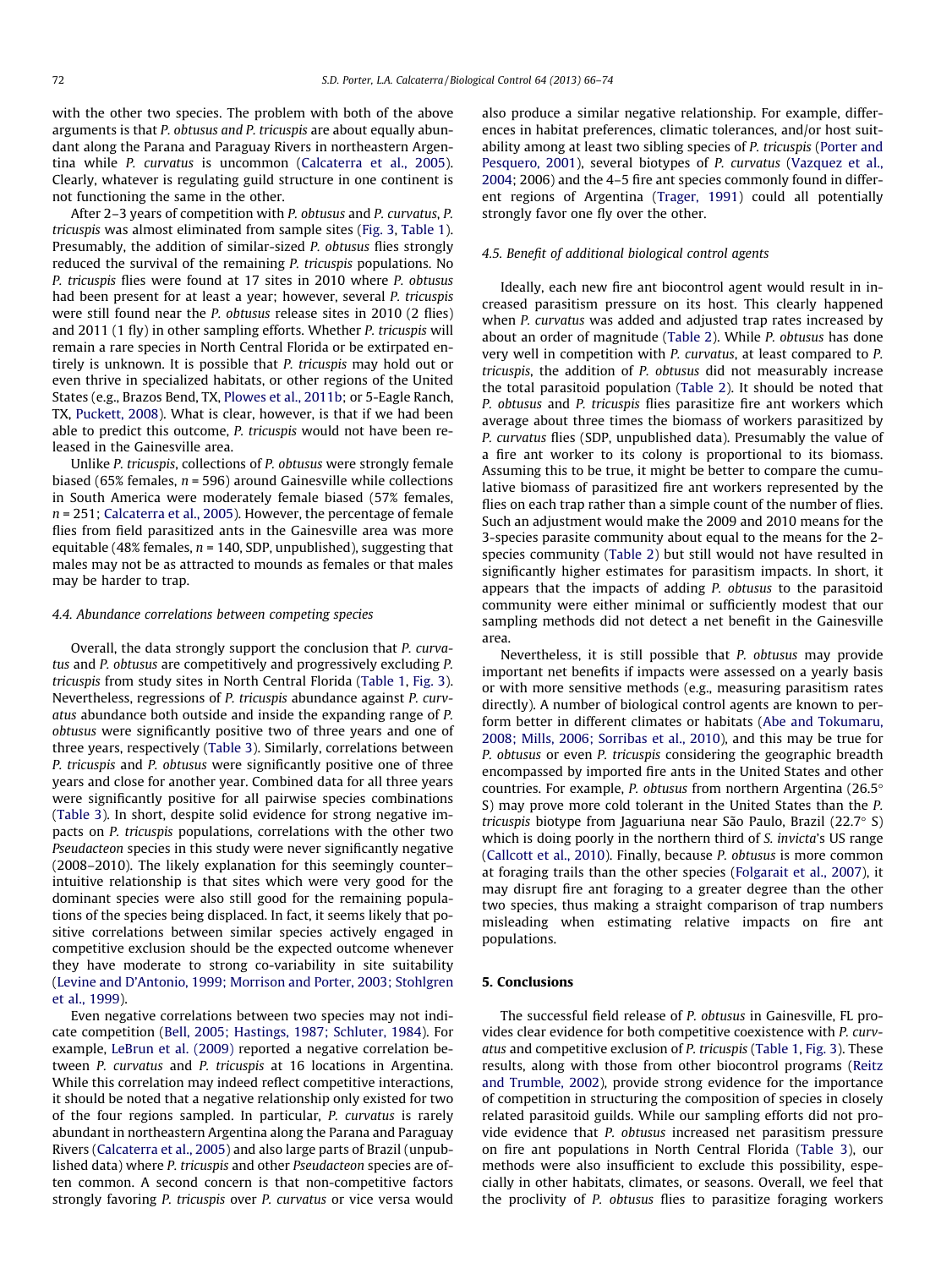([Folgarait et al., 2007](#page-7-0)), their ability to parasitize larger workers, and their success in competing with high populations P. curvatus ([Table 1](#page-4-0)), merit release attempts in several additional states.

#### Acknowledgments

We would especially like to thank Juan Briano (USDA-ARS, SAB-CL, Hurlingham, Argentina) for technical and logistical support of this study and phorid fly research generally. Cynthia Vann and Darrell Hall (USDA-ARS, CMAVE, Gainesville, FL) ably assisted with fly rearing, host-specificity testing, and fire ant rearing. Darrell Hall also helped with field monitoring efforts. Field release of the flies used in this paper would not have been possible if Charlie Brown (USDA-APHIS, PPQ, Riverdale, MD) had not personally shepherded a FONSI through regulatory channels. Ed LeBrun (University of Texas, Austin), Colleen Porter (Gainesville, FL), and Lloyd Morrison (Missouri State Univ., Springfield) read the manuscript and provided a number of helpful comments; Lloyd also provided several important references. We also thank those who assisted with reviewing the field release proposal for P. obtusus at the state, federal, and international levels as well as the anonymous reviewers of this paper. Funding provided by USDA-APHIS, PPQ assisted substantially with rearing the Pseudacteon flies mentioned in this paper.

#### References

- Abe, Y., Tokumaru, S., 2008. Displacement in two invasive species of leafminer fly in different localities. Biological Invasions 10, 951–953.
- Ascunce, M.S., Yang, C.C., Oakey, J., Calcaterra, L., Wu, W.J., Shih, C.J., Goudet, T.J., Ross, K.G., Shoemaker, D., 2011. Global invasion history of the fire ant Solenopsis invicta. Science 331, 1066–1068.
- Bell, G., 2005. The co-distribution of species in relation to the neutral theory of community ecology. Ecology 86, 1757–1770.
- Boivin, G., Brodeur, J., 2006. Intra- and interspecific interaction among parasitoids: mechanisms, outcomes and biological control. In: Boivin, G., Brodeur, J. (Eds.), Trophic and Guild Interactions in Biological Control. Springer, Dordrecht, The Netherlands, pp. 123–144.
- Briano, J., Calcaterra, L., Varone, L., 2012. Fire ants (Solenopsis spp.) and their natural enemies in southern South America. Psyche 2012, 1–19.
- Calcaterra, L.A., Delgado, A., Tsutsui, N.D., 2008. Activity patterns and parasitism rates of fire ant-decapitating flies (Diptera: Phoridae: Pseudacteon spp.) in their native Argentina. Annals of the Entomological Society of America 101, 539–550.
- Calcaterra, L.A., Porter, S.D., Briano, J.A., 2005. Distribution and abundance of fire ant decapitating flies (Diptera: Phoridae: Pseudacteon) in three regions of southern South America. Annals of the Entomological Society of America 98, 85–95.
- Calcaterra, L.A., Vander Meer, R.K., Pitts, J.P., Livore, J.P., Tsutsui, N.D., 2007. Survey of Solenopsis fire ants and their parasitoid flies (Diptera: Phoridae: Pseudacteon) in Central Chile and Central Western Argentina. Annals of the Entomological Society of America 100, 512–521.
- Caldera, E.J., Ross, K.G., DeHeer, C., Shoemaker, D.D., 2008. Putative native source of the invasive fire ant Solenopsis invicta in the USA. Biological Invasions 10, 1457– 1479.
- Callcott, A.-M.A., Porter, S.D., Weeks Jr., R.D., Graham, L.C., Johnson, S.J., Gilbert, L.E., 2010. Fire ant decapitating fly cooperative release programs (1994–2008): two Pseudacteon species, P. tricuspis and P. curvatus, rapidly expand across imported fire ant populations in the southeastern United States. Journal of Insect Science 11 (19), 1–25. Available at: [<http://insectscience.org/11.19](http://insectscience.org/11.19)>.
- Chirino, M.G., Gilbert, L.E., Folgarait, P.J., 2009. Behavior and development of Pseudacteon curvatus (Diptera: Phoridae) varies according to the social form of its host Solenopsis invicta (Hymenoptera: Formicidae) in its native range. Environmental Entomology 38, 198–206.
- Estrada, C., Patrock, R.J.W., Folgarait, P.J., Gilbert, L.E., 2006. Host specificity of four Pseudacteon spp. (Diptera: Phoridae), parasitoids of fire ants in Argentina (Hymenoptera: Formicidae). Florida Entomologist 89, 462–468.
- Folgarait, P.J., Bruzzone, O., Porter, S.D., Pesquero, M.A., Gilbert, L.E., 2005a. Biogeography and macroecology of phorid flies that attack fire ants in southeastern Brazil and Argentina. Journal of Biogeography 32, 353–367.
- Folgarait, P.J., Chirino, M.G., Patrock, R.J.W., Gilbert, L.E., 2005b. Development of Pseudacteon obtusus (Diptera: Phoridae) on Solenopsis invicta and Solenopsis richteri fire ants (Hymenoptera: Formicidae). Environmental Entomology 34, 308–316.
- Folgarait, P.J., Patrock, R.J., Gilbert, L.E., 2006. Development of Pseudacteon nocens (Diptera: Phoridae) on Solenopsis invicta and Solenopsis richteri fire ants (Hymenoptera: Formicidae). Journal of Economic Entomology 99, 295–307.
- <span id="page-7-0"></span>Folgarait, P.J., Patrock, R.J.W., Gilbert, L.E., 2007. Associations of fire ant phorids and microhabitats. Environmental Entomology 36, 731–742.
- Gilbert, L.E., Barr, C.L., Calixto, A.A., Cook, J.L., Drees, B.M., LeBrun, E.G., Patrock, R.J.W., Plowes, R.M., Porter, S.D., Puckett, R.T., 2008. Introducing phorid fly parasitoids of red imported fire ant workers from South America to Texas: outcomes vary by region and by Pseudacteon species released. Southwestern Entomologist 33, 15–29.
- Graham, L.C., Porter, S.D., Pereira, R.M., Dorough, H.D., Kelley, A.T., 2003. Field releases of the decapitating fly Pseudateon curvatus (Diptera: Phoridae) for control of imported fire ants (Hymenoptera: Formicidae) in Alabama, Florida, and Tennessee. Florida Entomologist 86, 334–339.
- Hastings, A., 1987. Can competition be detected using species co-occurrence data? Ecology 68, 117–123.
- Henne, D.C., Johnson, S.J., 2009. Sampling and dynamics of Pseudacteon tricuspis (Diptera: Phoridae) in Louisiana. Environmental Entomology 38, 539–550.
- Henne, D.C., Johnson, S.J., Cronin, J.T., 2007a. Population spread of the introduced red-imported fire ant parasitoid, Pseudacteon tricuspis Borgmeier (Diptera: Phoridae), in Louisiana. Biological Control 42, 97–104.
- Henne, D.C., Johnson, S.J., Porter, S.D., 2007b. Status of Pseudacteon tricuspis Borgmeier (Diptera: Phoridae) releases in Louisiana. Florida Entomologist 90, 565–569.
- Janssen, A., Montserrat, M., HilleRisLambers, R., de Roos, A.M., Pallini, A., Sabelis, M.W., 2006. Intraguild predation usually does not disrupt biological control. In: Brodeur, J., Boivin, G. (Eds.), Trophic and Guild Interactions in Biological Control. Springer, Dordrecht, The Netherlands, pp. 191–220.
- Kronforst, M., Folgarait, P.J., Patrock, R.J.W., Gilbert, L.E., 2007. Genetic differentiation between body size biotypes of the parasitoid fly Pseudacteon obtusus (Diptera: Phoridae). Molecular Phylogenetics and Evolution 43, 1178–1184.
- LeBrun, E.G., Plowes, R.M., Gilbert, L.E., 2008. Dynamic expansion in recently introduced populations of fire ant parasitoids (Diptera: Phoridae). Biological Invasions 10, 989–999.
- LeBrun, E.G., Plowes, R.M., Gilbert, L.E., 2009. Indirect competition facilitates widespread displacement of one naturalized parasitoid of imported fire ants by another. Ecology 90, 1184–1194.
- Lennartz, F.E., 1973. Modes of Dispersal of Solenopsis invicta from Brazil into the Continental United States – A Study in Spatial Diffusion. M.S. Thesis, University of Florida, 242 p.
- Levine, J.M., D'Antonio, C.M., 1999. Elton revisited: a review of evidence linking diversity and invasibility. Oikos 87, 15–26.
- Lofgren, C.S., 1986. The economic importance and control of imported fire ants in the United States. In: Vinson, S.B. (Ed.), Economic Impact and Control of Social Insects. Praeger, NY, pp. 227–256.
- Mills, N., 2006. Interspecific competition among natural enemies and single versus multiple introductions in biological control. In: Brodeur, J., Boivin, G. (Eds.), Trophic and Guild Interactions in Biological Control. Springer, Dordrecht, The Netherlands, pp. 191–220.
- Morrison, L.W., Dall'Agilo-Holvorcem, C.G., Gilbert, L.E., 1997. Oviposition behavior and development of Pseudacteon flies (Diptera: Phoridae), parasitoids of Solenopsis fire ants (Hymenoptera: Formicidae). Environmental Entomology 26, 716–724.
- Morrison, L.W., Porter, S.D., 2003. Positive association between densities of the red imported fire ant, Solenopsis invicta, and generalized ant and arthropod diversity. Environmental Entomology 32, 548–554.
- Morrison, L.W., Porter, S.D., 2005. Testing for population-level impacts of introduced Pseudacteon tricuspis flies, phorid parasitoids of Solenopsis invicta fire ants. Biological Control 33, 9–19.
- Morrison, L.W., Porter, S.D., Gilbert, L.E., 1999. Sex ratio variation as a function of host size in Pseudacteon flies (Diptera: Phoridae), parasitoids of Solenopsis fire ants (Hymenoptera: Formicidae). Biological Journal of the Linnean Society 66, 257–267.
- Nufio, C.R., Papaj, D.R., 2001. Host marking behavior in phytophagous insects and parasitoids. Entomologia Experimentalis et Applicata 99, 273–293.
- Oi, D.H., Porter, S.D., Valles, S.M., Briano, J.A., Calcaterra, L.A., 2009. Pseudacteon decapitating flies (Diptera: Phoridae): are they potential vectors of the fire ant pathogens Kneallhazia (=Thelohania) solenopsae (Microsporidia: Thelohaniidae) and Vairimorpha invictae (Microsporidia: Burenellidae)? Biological Control 48, 310–315.
- Patrock, R.J.W., Porter, S.D., Gilbert, L.E., Folgarait, P.J., 2009. Distributional patterns of Pseudacteon associated with the Solenopsis saevissima complex in South America. Journal of Insect Science 9 (60), 17 pp. Available at: <[http://](http://insectscience.org/9.60) [insectscience.org/9.60>](http://insectscience.org/9.60).
- Pereira, R.M., Porter, S.D., 2006. Range expansion of the fire ant decapitating fly, Pseudacteon tricuspis, eight to nine years after releases in North Florida. Florida Entomologist 89, 536–538.
- Plowes, R.M., Folgarait, P.J., Gilbert, L.E., 2011a. The introduction of the fire ant parasitoid Pseudacteon nocens in North America: challenges when establishing small populations. BioControl 56, 295–304.
- Plowes, R.M., LeBrun, E.G., Gilbert, L.E., 2011b. Introduction of the fire ant decapitating fly Pseudacteon obtusus in the United States: factors influencing establishment in Texas. BioControl 56, 295–304.
- Porter, S.D., 1998. Biology and behavior of Pseudacteon decapitating flies (Diptera: Phoridae) that parasitize Solenopsis fire ants (Hymenoptera: Formicidae). Florida Entomologist 81, 292–309.
- Porter, S.D., 2000. Host specificity and risk assessment of releasing the decapitating fly, Pseudacteon curvatus, as a classical biocontrol agent for imported fire ants. Biological Control 19, 35–47.
- Porter, S.D., 2010. Distribution of the Formosa strain of the fire ant decapitating fly Pseudacteon curvatus (Diptera: Phoridae) three and a half years after releases in North Florida. Florida Entomologist 93, 107–112.